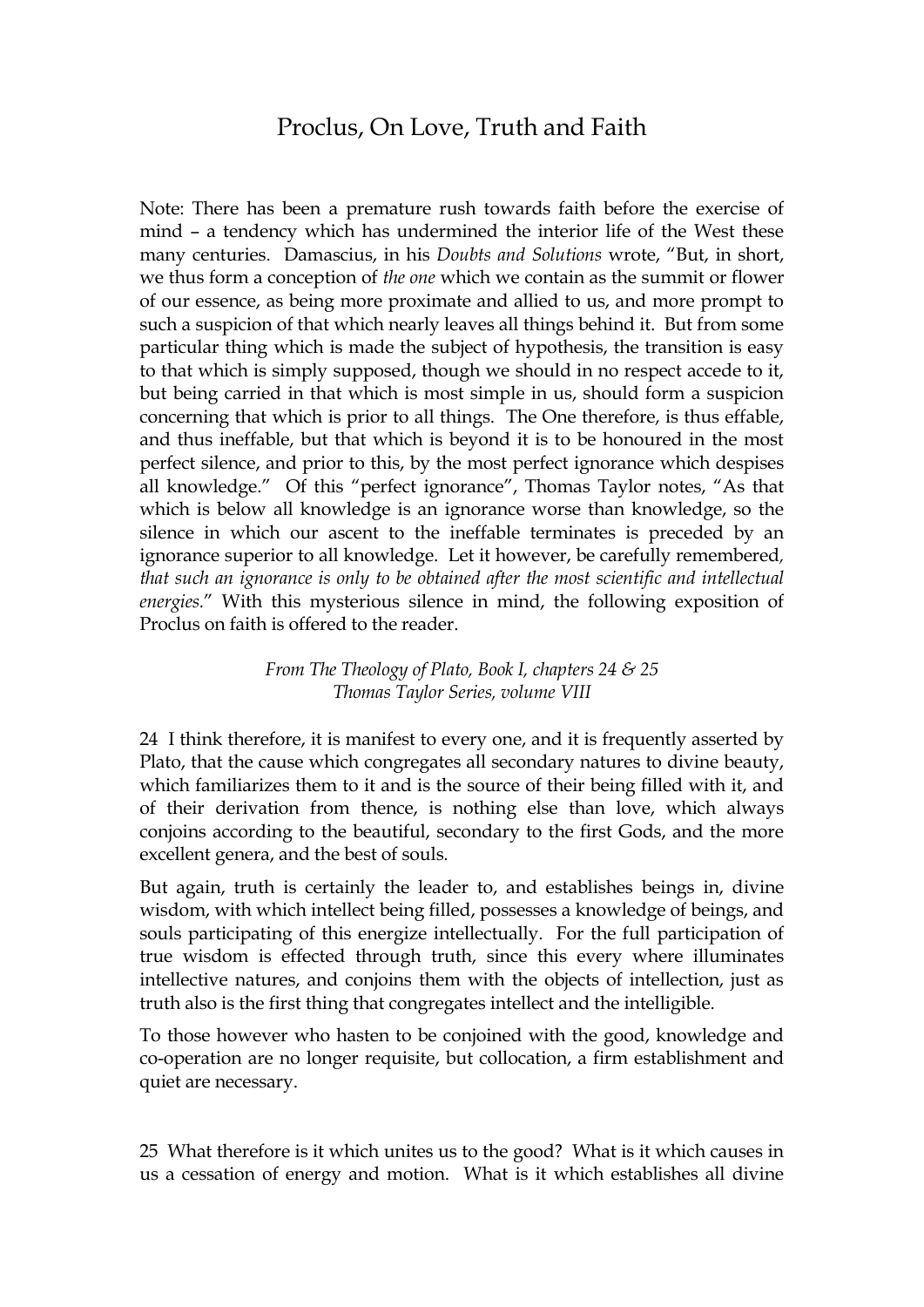natures in the first and ineffable unity of goodness. And how does it come to pass that every thing being established in that which is prior to itself according to the good which is in itself again establishes things posterior to itself according to cause? It is, in short, the faith of the Gods, which ineffably unites all the genera of the Gods, of dæmons, and of happy souls to *The Good.* For it is necessary to investigate *The Good* neither gnostically, nor imperfectly, but giving ourselves up to the divine light, and closing the eyes of the soul, after this manner to become established in the unknown and occult unity of beings. For such a kind of faith as this is more ancient than the gnostic energy, not in us only, but with the Gods themselves, and according to this all the Gods are united, and about one centre uniformly collect the whole of their powers and progressions.

If however it be requisite to give a particular definition of this faith, let no one suppose that it is such a kind of faith as that which is conversant with the wandering about sensibles. For this falls short of science, and much more of the truth of beings. But the faith of the Gods surpasses all knowledge, and according to the highest union conjoins secondary with first natures.

Nor again, let him conceive a faith of a similar species with the celebrated belief in common conceptions; for we believe in common conceptions prior to all reasoning. But the knowledge of these is divisible, and is by no means equivalent to divine union; and the science of these is not only posterior to faith, but also to intellectual simplicity. For intellect is established beyond all science, both the first science, and that which is posterior to it. Neither, therefore, must we say that the energy according to intellect is similar to such a faith as this. For intellectual energy is multiform, and is separated from the objects of intellection through difference; and in short, it is intellectual motion about the intelligible.

But it is necessary that divine faith should be uniform and quiet, being perfectly established in the port of goodness. For neither is the beautiful, nor wisdom, nor any thing else among beings, so credible and stable to all things, and so exempt from all ambiguity, divisible apprehension and motion, as *The Good.* For through this intellect also embraces another union more ancient than intellectual energy, and prior to energy. And soul considers the variety of intellect and the splendour of forms as nothing with respect to that transcendency of *The Good* by which it surpasses the whole of things. And it dismisses indeed intellectual perception, running back to its own hyparxis; but it always pursues, investigates, and aspires after *The Good*, hastens as it were to embosom it, and gives itself to this alone among all things without hesitation.

But why is it necessary to speak of the soul? For these mortal animals, as Diotima somewhere says, despise all other things, and even life itself and being, through a desire of the nature of *The Good;* and all things have this one immoveable and ineffable tendency to *The Good;* but they overlook, consider as secondary, and despise the order of every thing else. This, therefore, is the one secure port of all beings.